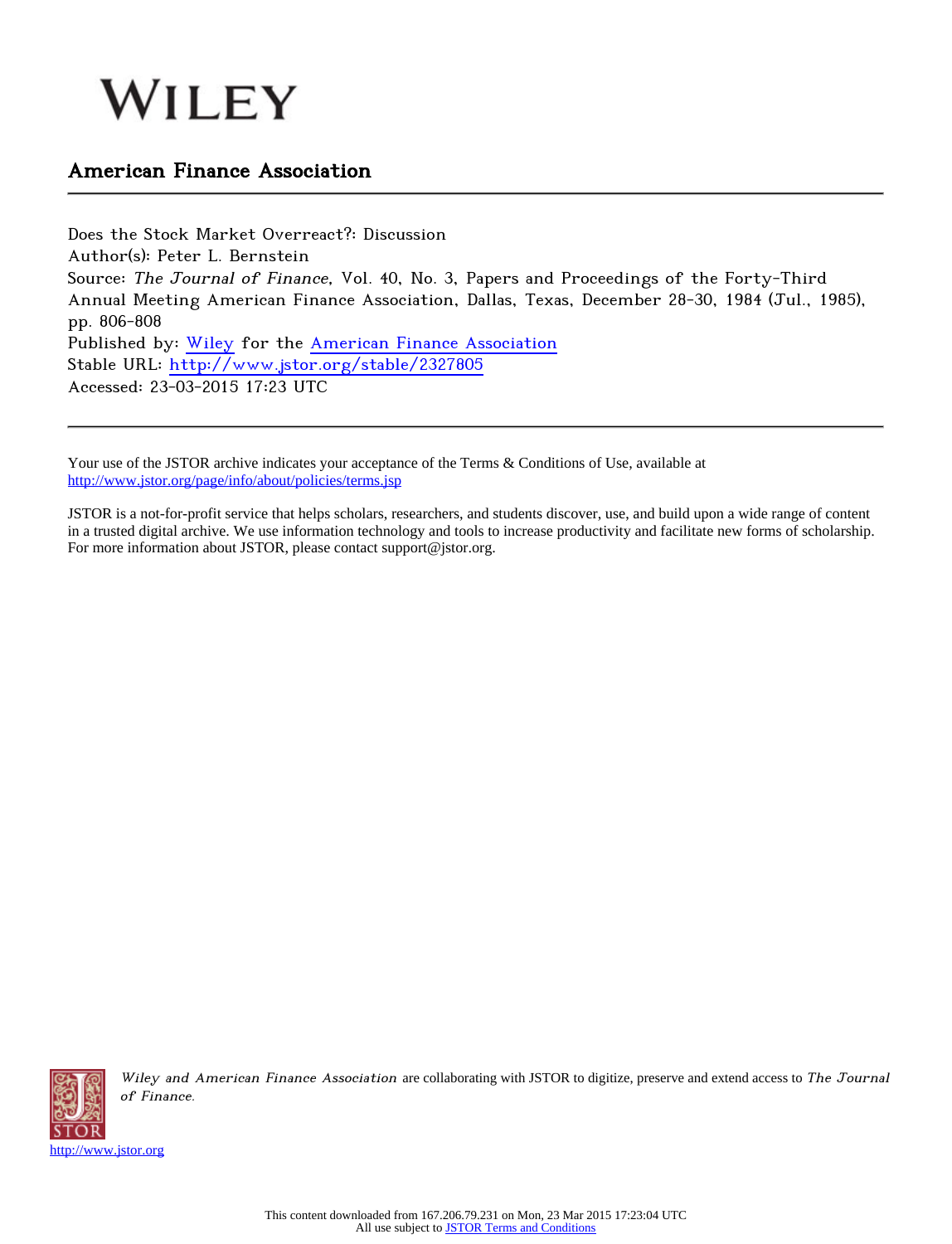## **DISCUSSION**

**PETER L. BERNSTEIN\*: Werner de Bondt and Richard Thaler have developed an elaborate set of statistical data to demonstrate what market practitioners have been insisting upon for a very long time indeed: equity valuation errors are systematic and therefore predictable. While I find the reasoning in their paper to be convincing and their test results to be most impressive, the authors fail to recognize some elements of the marketplace that would enrich their analysis and**  that—just maybe—might help investors to break their unfortunate habits.

**The objective of the paper is to demonstrate the consistency with which investors push stock prices to unsustainable levels-in both directions. They habitually extrapolate recent earnings trends into the future, ignoring the many random walk elements in earnings patterns as well as ignoring the tendency of most divergences from average earnings performance to correct themselves over time by a familiar process known as reversion to the mean. This tendency ultimately leads to painful disappointment for the optimists who have pushed the prices of rapid-growth companies too high while, at the same time, it leads to pleasant suprises for the pessimists who have pushed the prices of troubled companies too low.** 

**The analysis gives rise to two critical questions. First, why is it that contrary investors are so few in number or market power that the overreaction to new earnings information is allowed to persist for so long? Are investors really that dumb? Second, in what sense does this phenomenon justify the accusation that the market is "inefficient"?** 

**De Bondt and Thaler make passing reference to Keynes's complaint that "dayto-day fluctuations in the profits of existing investments.... tend to have an altogether excessive, and even an absurd, influence on the market" (1936, pp. 153-154). Yet, that is precisely where we can unlock the mystery of the persistence of the overreaction effect.** 

**Keynes characterized the market as a beauty contest in which each investor's objective was not to pick the girl that he or she thought was the prettiest but, rather to pick the one that other investors would consider the prettiest. The deep meaning of this metaphor is that investors forecast stock prices instead of company earnings. More precisely, today's price is a forecast of what investors expect tomorrow's price to be, rather than an estimate of the present value of future payments streams.** 

**But this leads to two further questions. First, why does this emphasis on capital gains give."day-to-day fluctuations in the profits of existing investments [an] excessive, and even absurd, influence"? Second, why are investors so stubborn about changing their ways? After all, Keynes wrote about all this nearly fifty years ago, and the leopards have not changed one of their spots. Why are investors in such a hurry?** 

**Uncertainty is the crucial ingredient in the answer to these questions. Stocks are risky assets. You can overcome some of the uncertainty, or reduce the risk,**  when the dividend yield on stocks is *very* high—or, to be more technical, when

**\* Peter L. Bernstein, Inc. and Journal of Portfolio Management.**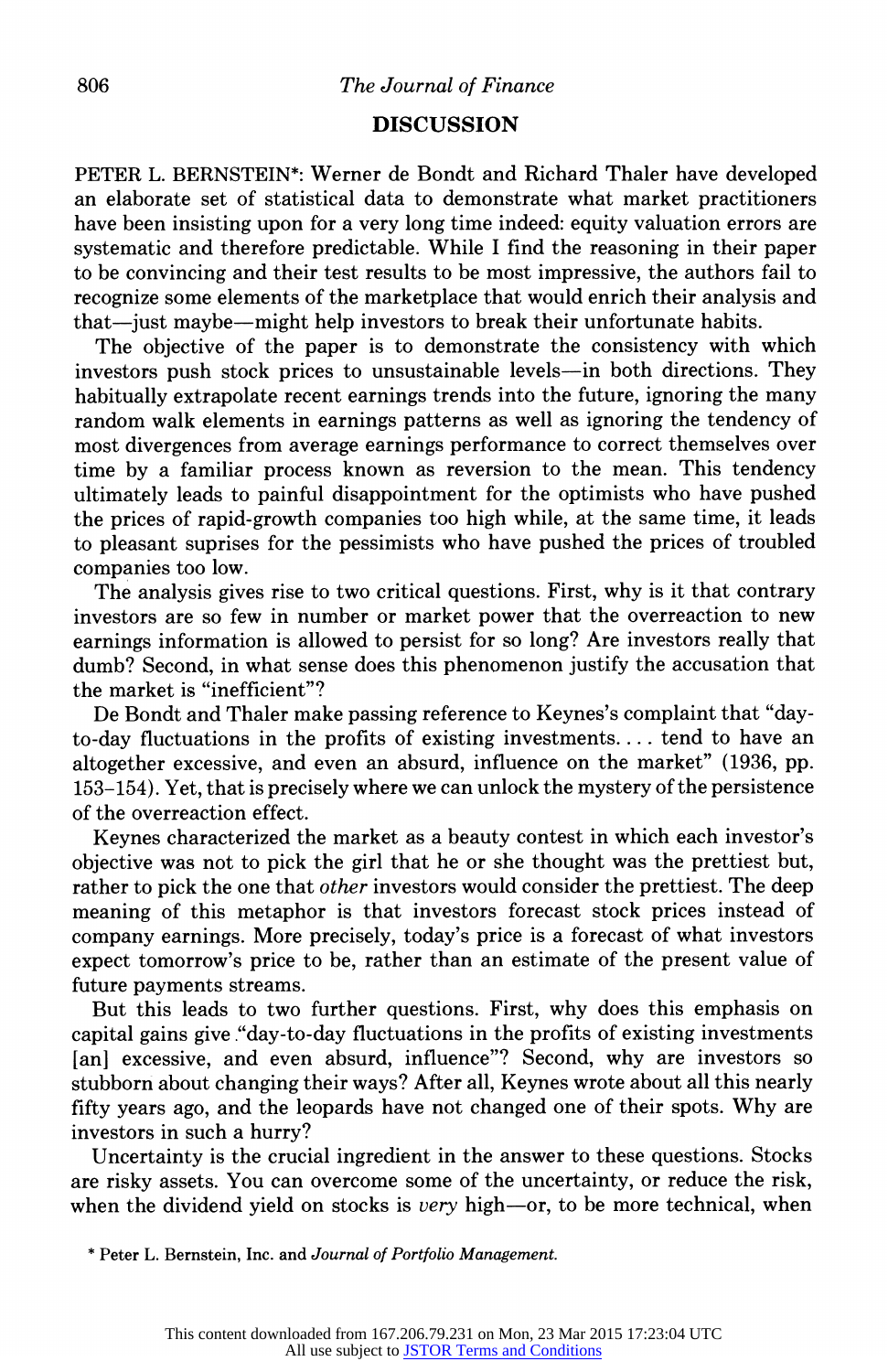### Discussion 807

**their duration is very short. In fact, however, the mean yield on stocks over the past 100 years has been less than 5%. Stock yields have been comfortably below bond yields for the past twenty-five years. Furthermore, as Molodovsky [5] pointed out a long time ago, those postwar years from 1947 to 1959, when dividend yields were so far above bond yields, were sports in the history of capital markets and by no means consistent with prewar behavior.** 

**As a consequence, risk-averse investors, faced with the inherent uncertainty involved in estimating the present value of the future payments stream, will inevitably look to shorter term price changes for the largest part of their return from equity ownership. As Hamlet put it, "The undiscover'd country ... makes us rather bear those ills we have than fly to others that we know not of."** 

**Investors will therefore put more emphasis on new and easily understood information with immediate consequences than they will put on the less readily decipherable types of information with longer run consequences. This pattern of behavior seems to me to be such an inescapable feature of equity ownership that the evidence supporting the beauty contest and the overreaction effect should come as no surprise at all. Indeed, this is the way we should expect any market characterized by long-duration assets to work.** 

**This analysis suggests that most of the arguments about market efficiency are badly specified. De Bondt and Thaler state in their very first sentence that security markets are "viewed by most economists as paragons of market efficiency." They then attempt to demonstrate that the market is inefficient in a long-run sense, but that is different from arguing that security markets are inefficient in a beauty contest sense.** 

**I would argue that the stock market in particular is highly efficient in rapidly incorporating information that would have an effect on prices in the short run, even if it fails to process more complex and longer run information in an efficient manner. This is precisely why so many investors who follow the news have such disappointing results while the followers of the P/E anomaly, the dividend discount model, Benjamin Graham Strategies, and other systematic methods of contrary investing have superior results.'** 

**In sum, then, the market will naturally provide arbitrage opportunities from long-run inefficiencies, but only a few investors have the necessary psychological attitudes and will accept the necessary investment horizons to perform as true long-term investors. On the other hand, if most investors ever developed those attitudes and revised their investment horizons, the long-run inefficiencies would disappear. Until then, let us give the Efficient Market Hypothesis its due as an explanation of how markets work in the short run, even if we can probably reject the hypothesis for the long run.** 

**1 I am grateful to Kosmicke [4] and Andersen [1] for their outstanding articles on this subject and for bringing this view of the matter to my attention.** 

#### **REFERENCES**

**1. Torben M. Andersen. "Some Implications of the Efficient Markets Hypothesis." Journal of Post Keynesian Economics (Winter 1983-84), 281-94.**